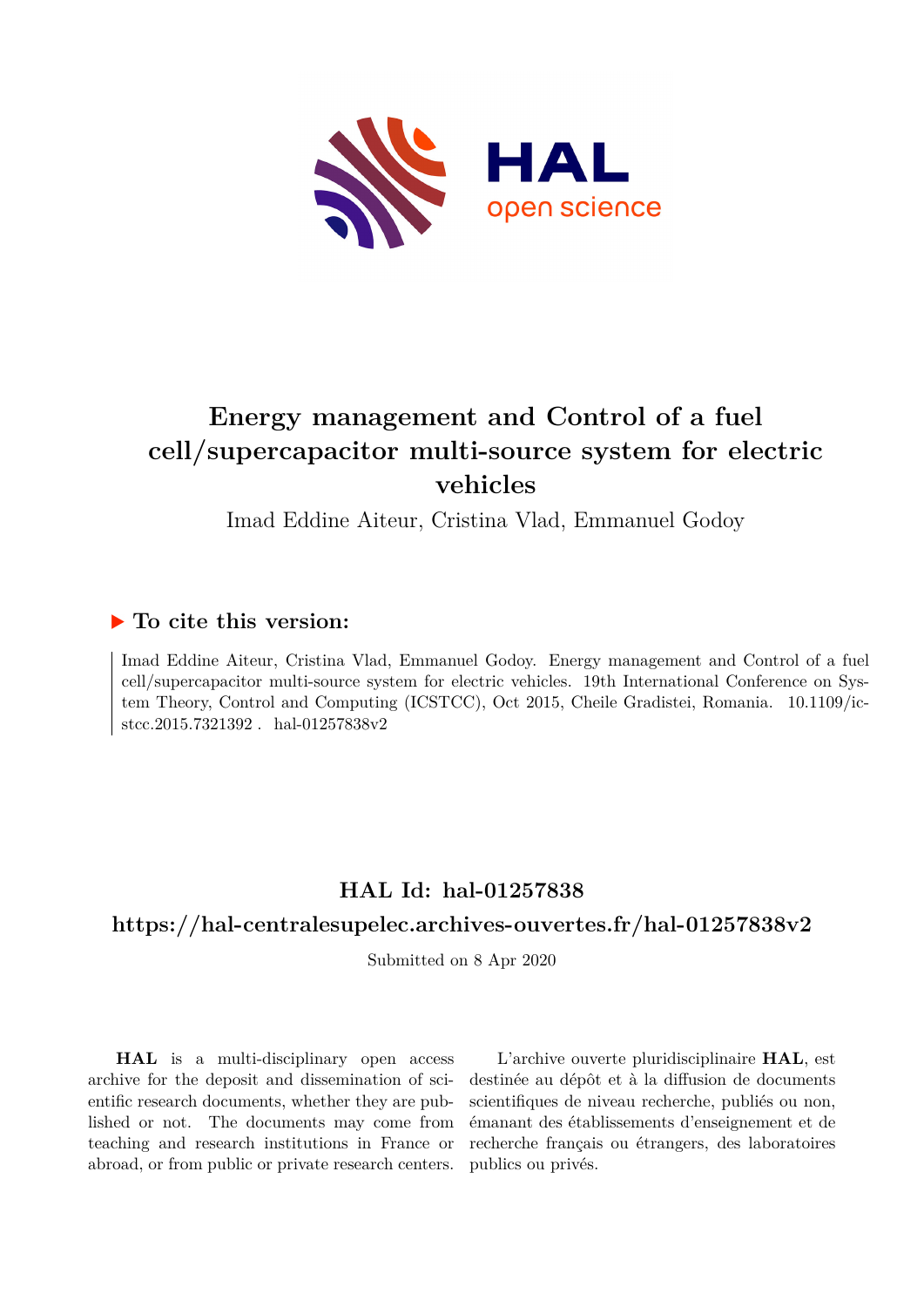# Energy management and control of a fuel cell/supercapacitor multi-source system for electric vehicles

Imad Eddine Aiteur, Cristina Vlad and Emmanuel Godoy Laboratoire des Signaux et Systèmes (L2S, UMR CNRS 8506) CentraleSupélec-CNRS-Université Paris-Sud Automatic Control Department 3, rue Joliot Curie 91192, Gif-sur-Yvette cedex, France E-mail: {imad-eddine.aiteur, cristina.vlad, emmanuel.godoy}@centralesupelec.fr

*Abstract*—This article presents a control strategy of a multisource system dedicated to automotive applications, aiming to maximize the global system efficiency. A parallel-architecture of the multi-source system is considered, composed of a fuel cell as a primary power source, a supercapacitor as a secondary storage element, which provides peak power in fast transients, and power converters for the power sources interconnection to the DC bus. The power management is realized as a two-level control structure. The first level contains inner control loops for fuel cell/supercapacitor currents and a DC bus voltage control loop, designed using PI controllers. The higher level consists of an energy management supervision system based on the equivalent consumption minimization strategy. The fuel cell power demand is computed by minimizing the hydrogen mass consumption with respect to system physical constraints. The performances of the proposed control structure are evaluated in simulation, in terms of fuel economy, using an urban driving cycle.

*Index terms*— energy management, supervision system, ECMS, real-time multi-level control strategy, multi-source system, fuel cell, supercapacitor, automotive applications.

#### I. INTRODUCTION

According to the latest studies, the carbon dioxide  $(CO_2)$ emissions have a major contribution to the greenhouse effect due to fossil energies combustion, mostly in the transport field, where an important quantity of greenhouse gas emissions is produced [1]. For environment preservation, it is necessary to explore ecological means to produce energy such as renewable or electric energy sources. Therefore, in the automotive field, multi-source systems have been considered for electric vehicles powertrains.

The use of a fuel cell (FC) as main power source provides an interesting solution, although its slow dynamics demands to be assisted by a secondary supply/storage element, such as a supercapacitor (SC) or a battery, which is able to produce peak power demand during fast transients and to recover energy during the braking phase. Generally, several architectures have been investigated as it concerns multiple sources interconnection to the DC bus: series, cascade or parallel architecture [2]. In this article, the control strategy is elaborated for a parallel FC/SC multi-source system with both sources connected to the DC bus through DC/DC power converters. The proposed control approach has the following objectives: to stabilize the multi-source power supply system, to regulate the DC bus voltage in order to guarantee a stable supply voltage for an

electric motor and to maximize the global system efficiency by minimizing the hydrogen mass consumption.

In the literature, different control strategies have been considered for power supply systems of electric/hybrid vehicles powertrains. Passivity-based control has been employed to regulate the DC bus and the secondary storage element voltages of different multi-source systems (FC/SC [3], [4] or FC/battery [5] configurations). Lyapunov-based control [6] and sliding mode control [7] have also been applied to power supply systems for electric vehicles, using one or two additional storage elements (FC/SC, FC/SC/battery). In addition to this, cascade control using PI-controllers has been considered, with inner loops for current regulation of power electronic devices and outer loops for voltage regulation of the secondary source (SC or battery) [8] and of the DC bus. Also, decentralized model predictive control [9], [10], and singular perturbation control approach [11] have been used for a FC/SC supply system of an electric vehicle.

The purpose of the supervision level is to manage the power split between the FC and the additional storage/supply elements while reducing the fuel consumption and maximizing the system efficiency. Different energy management strategies (ruled-based [12] or optimization-based [13]) have been applied and validated using a static model of the fuel cell. For optimization-based strategies, the solution is obtained by minimizing an objective function subject to system physical limits, integrated as constraints. Thus, the supervision level of an electric vehicle multi-source power system has to compute the fuel cell power which minimizes the hydrogen mass consumption and satisfies the physical constraints: positive FC power, limited variation of the FC power, maximum capacity of the secondary storage element.

The optimization problem can be solved on-line or offline based on the knowledge of the driving cycle. Off-line optimization methods (dynamic programming [14]-[15], Pontriagyn's minimum principle [16]) use the assumption of full knowledge of the driving cycle. However, the solution optimality depends on the employed method and its complexity can be an issue for real-time implementation as it requires a high-capacity storage. The advantage of on-line methods [17], [18] is the reduced computational time, whereas the solution obtained using the instantaneous power load is sub-optimal.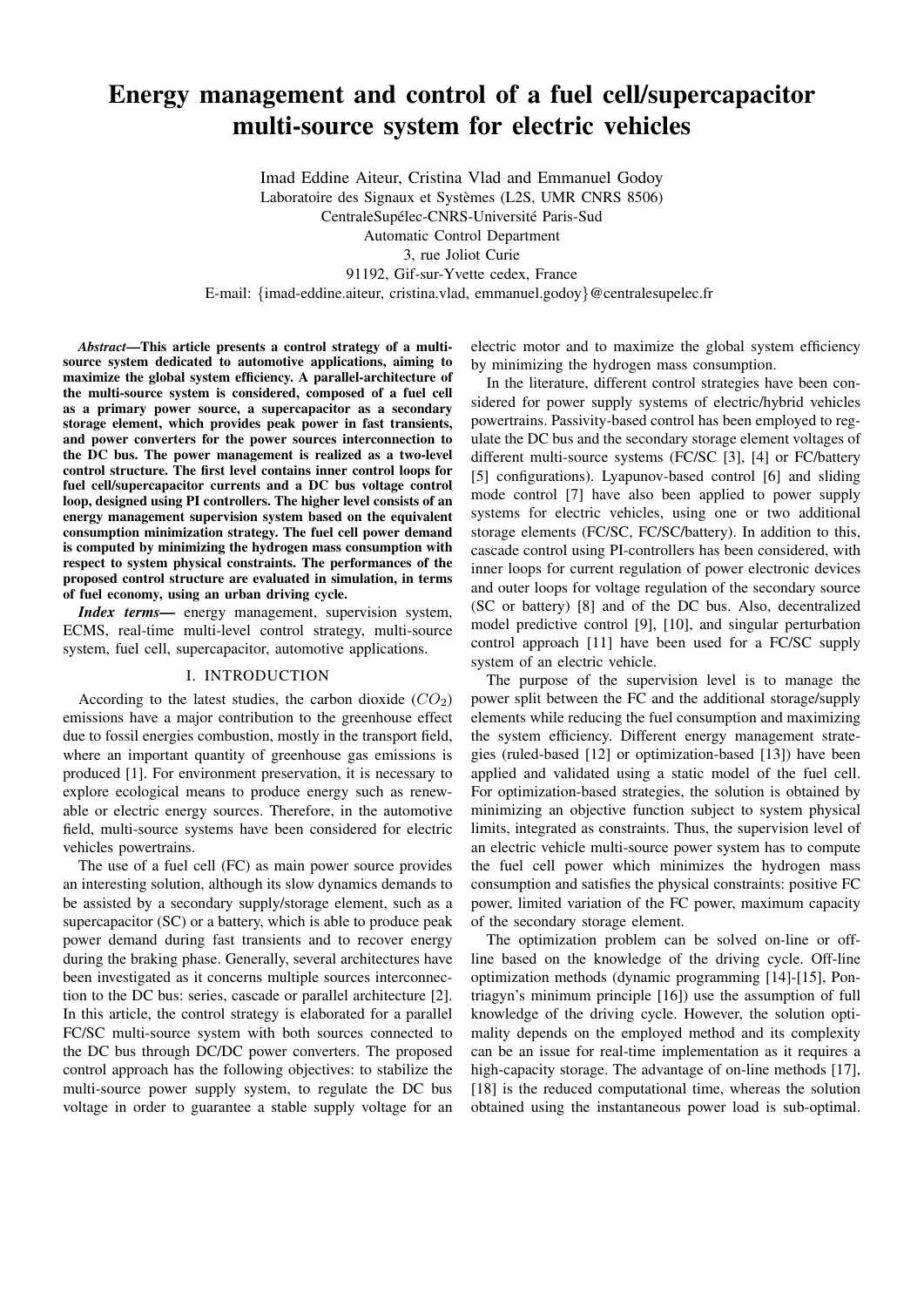Equivalent consumption minimization strategy (ECMS) [19], [20] and model predictive control [21] are among the on-line approaches that have been used for power management of electric or hybrid vehicle powertrain.

This article proposes a control structure that stabilizes the DC bus voltage and uses the information delivered by an energy management supervision system to regulate the FC power, which ensures the fuel consumption minimization over the whole driving cycle. Thus, the model of the FC/SC multisource system is described in Section II. Section III presents the two-level control structure and the ECMS optimization problem formulation. In Section IV, simulation results are presented in order to evaluate the performances of the proposed control structure and the improvement of the hydrogen mass consumption due to the use of the supervision level. Finally, Section V presents conclusions and perspectives of this work.

### II. POWER SUPPLY SYSTEM MODELING

A parallel architecture has been considered for the FC/SC multi-source system, which presents several advantages compared to the series or cascade architectures: more effective power distribution, high efficiency and DC bus voltage regulation [2]. The fuel cell is connected to the DC bus through a step-up (boost) DC/DC converter, that transforms the power supplied by the FC into DC bus power [22]. A bi-directional DC/DC power converter is used to interconnect the supercapacitor, which assists the SC charge/discharge processes when energy recovery or peak power is required [23]. The multisource system architecture is illustrated in Fig. 1.

Thereafter, two models are presented: the static model of the fuel cell and the supercapacitor energy dynamics, used to elaborate the energy management strategy of the supervision system, and the system non-linear model employed for control design.

In this study, the proposed two-level control structure is evaluated using a static model of the fuel cell. Indeed, for practical implementation of this control structure, the energy management strategy and the control design should consider the dynamic model of the fuel cell.



Fig. 1. Fuel cell/supercapacitor architecture

### *A. Energy management model*

The fuel cell is an electrochemical device that produces electrical energy, water and heat as a result of the redox reaction between hydrogen and oxygen [24]. Generally, the FC is part of a fuel cell system composed by: stack, air compressor, fuel tank and humidifier [25]. In automotive applications, the stack is usually a polymer electrolyte membrane fuel cell (PEMFC), mainly for its convenient characteristics (high power density, small volume).

The fuel cell static model is given by the static output voltage  $(v_{fc})$  - current  $(i_{fc})$  characteristics, presented in Fig. 2. This characteristics is obtained by interpolation of different measured values of  $v_{fc}$  and  $i_{fc}$  and by approximation with a fifth order polynomial:

$$
v_{fc} = a_5 i_{fc}^5 + a_4 i_{fc}^4 + a_3 i_{fc}^3 + a_2 i_{fc}^2 + a_1 i_{fc} + a_0 \quad (1)
$$

where:  $a_5 = -9.01 \cdot 10^{-8}$ ,  $a_4 = 1.98 \cdot 10^{-5}$ ,  $a_3 = -0.0016$ ,  $a_2 = 0.0617, a_1 = -1.17, a_0 = 41.32.$ 

Based on the previous static characteristics and on the hydrogen flow expression:

$$
\phi_{H_2} = \frac{N_{cell} M_{H_2}}{n_{e^{-1}} F} i_{fc}(P_{fc})
$$
\n(2)

with  $P_{fc}$  - the power produced by the FC [kW],  $N_{cell}$  - the cells number,  $\overline{M}_{H_2}$  - the hydrogen molar mass [gram · mol<sup>-1</sup>], F - Faraday constant [C·mol<sup>-1</sup>],  $i_{fc}$  - the FC current [A], the instantaneous hydrogen flow values have been obtained for a FC power in the range of  $[0, 2.5]$  kW. Fig. 3 shows the static  $\phi_{H_2} - P_{fc}$  characteristics obtained using a second order polynomial approximation:

$$
\phi_{H_2} = b_2 P_{fc}^2 + b_1 P_{fc} + b_0 \tag{3}
$$

where:  $b_2 = 0.0018$ ,  $b_1 = 0.0134$ ,  $b_0 = 0.0001$ . The hydrogen flow expression given in equation (3) is used in Section III to define an optimization problem, solved by the supervision system at each sampling time for fuel consumption reduction. Another objective of the energy management strategy is to assure a desired SC charge level at the end of the driving cycle.



Fig. 2. Polynomial approximation of the static  $v_{fc} - i_{fc}$  characteristics of the fuel cell.

Therefore, the scaled SC state of energy is defined as:  $SoE(t) = \frac{E_{sc}(t)}{E_{sc,max}}$ , where  $E_{sc}(t)$  and  $E_{sc,max}$  are the instantaneous and the maximum energy stored in the SC respectively. In addition to this, the multi-source system and the load are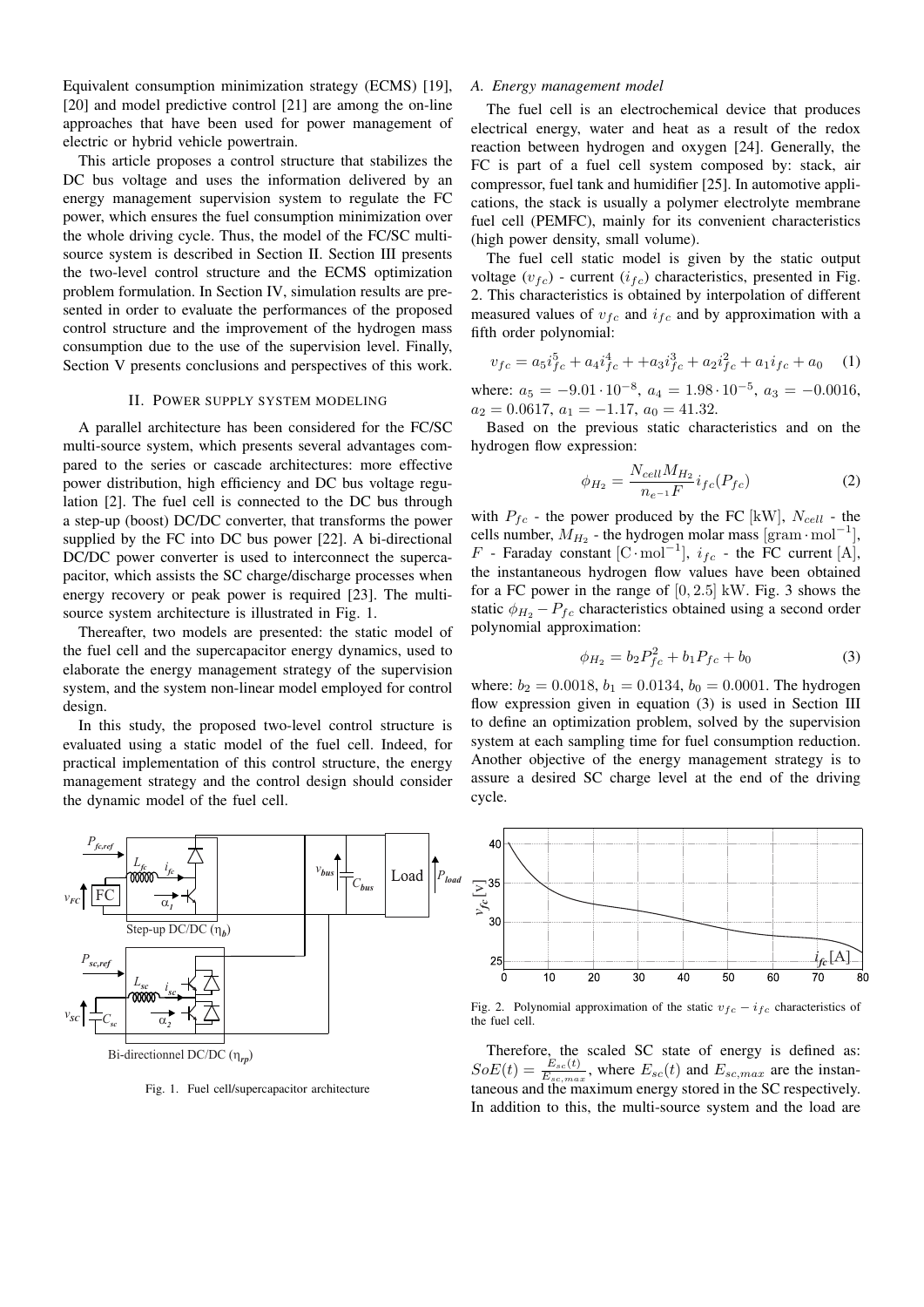

Fig. 3. Hydrogen flow  $\phi_{H_2}$  polynomial approximation.

interconnected to the DC bus via a capacity  $C_{bus}$  [F]. Thus, the system power balance equation is the following:

$$
P_{load}(t) + P_{C_{bus}}(t) = \eta_b P_{fc}(t) + \eta_{rp} P_{sc}(t) \tag{4}
$$

with:  $\eta_b$ ,  $\eta_{rp}$  - the efficiencies of DC-DC step-up and bidirectional power converters respectively,  $P_{load}$  - the power demand,  $P_{sc}$  - the SC power,  $P_{C_{bus}}$  - the  $C_{bus}$  power.

The dynamics of the SC state of energy is defined in function of the power demand, FC and DC bus powers as follows:

$$
\frac{dSoE}{dt}(t) = -\frac{P_{sc}(t)}{E_{sc,max}} = -\frac{P_{load}(t) + P_{C_{bus}}(t) - \eta_b P_{fc}(t)}{\eta_{rp} E_{sc,max}}
$$
\n(5)

### *B. Control model*

Let us consider the state-space vector  $x(t)$  $(i_{fc}(t)$   $i_{sc}(t)$   $v_{sc}(t)$   $v_{bus(t)}$ and the input vector  $u = (\alpha_1 \alpha_2 \nu_{fc}),$  with  $i_{fc}, i_{sc}$  - the fuel cell and supercapacitor currents,  $v_{fc}$ ,  $v_{sc}$ ,  $v_{bus}$  - the FC, SC and DC bus voltages,  $\alpha_1$ ,  $\alpha_2$  - the duty cycles of the step-up and bidirectional power converters respectively.

The fuel cell/supercapacitor power system is represented by the following  $4^{th}$  order non-linear model:

$$
\begin{cases}\n\frac{di_{fc}}{dt} = \frac{1}{L_{fc}}(v_{fc} - (1 - \alpha_1)v_{bus}) \\
\frac{di_{sc}}{dt} = \frac{1}{L_{sc}}(v_{sc} - (1 - \alpha_2)v_{bus}) \\
\frac{dv_{sc}}{dt} = -\frac{1}{C_{sc}}i_{sc} \\
\frac{dv_{bus}}{dt} = \frac{1}{C_{bus}}((1 - \alpha_1)i_{fc} + (1 - \alpha_2)i_{sc} - \frac{P_{load}}{v_{bus}}\n\end{cases}
$$
\n(6)

where  $L_{fc}$ ,  $L_{sc}$  are the step-up and bi-directional converters inductances and  $C_{sc}$ ,  $C_{bus}$  are the SC and DC bus capacities. The duty cycles  $\alpha_1$ ,  $\alpha_2$  represent the control inputs to be computed while  $v_{fc}$  is determined at each instant using the polynomial approximation of the static  $v_{fc} - i_{fc}$  characteristics of the fuel cell given in equation (1) and represented in Fig. 2.

### *C. Vehicle model*

The power demand is determined using the vehicle dynamics [26], which depends on the velocity variation, the losses due to rolling and to aerodynamic frictions, and gravity:

$$
P_{load} = V[0.5\rho_{air}V^2SC_xx + M(g\sin(\alpha) + \frac{dV}{dt} + gC_r\cos(\alpha))]
$$
\n(7)

with:  $M$  - the vehicle mass,  $V$  - the vehicle velocity,  $S$  - the frontal surface,  $C_x$  - the drag coefficient,  $\alpha$  - the road slope,  $\rho_{air}$  - the air density, g - the gravity acceleration,  $C_r$  - the vehicle rolling resisting coefficient.

In the literature, there exist different types of driving cycles which can be divided on standard profile or real-data driving cycles [1]. In this study, simulations of the proposed control strategy are done using Artemis cycle (real-world urban driving cycle) [27], which uses real measurements collected from vehicles in real driving conditions.

#### III. ENERGY MANAGEMENT CONTROL STRATEGY

The proposed two-level control structure is presented in Fig. 4. The high level includes an energy management supervision system. This system computes at each sampling time, the fuel cell and supercapacitor optimal powers  $(P_{fc,optimal},$  $P_{sc,optimal}$ ) using an optimization strategy that minimizes the hydrogen mass consumption, with the aim of maximizing the system global performance. The supervisor takes into consideration the DC bus power variations during transients and the evolution of SC state of energy  $(SoE)$  that must reach the desired reference value  $(SoE_{ref})$  at the end of the driving cycle. The reference FC current value  $(i_{fc,ref})$  is then determined at each instant by using equation (2) and the polynomial approximation of the hydrogen flow  $\phi_{H_2}$  introduced in equation (3). At low level, the two converters are controlled by fast inner current loops using classic PI controllers and PWM (pulse wave modulation) generators. The inner loops are designed to regulate the FC and SC currents ( $i_{fc}$  and  $i_{sc}$ ) to their reference values  $i_{fc,ref}$  and  $i_{sc,ref}$  respectively. The bidirectional converter has to guarantee that the DC bus voltage  $(v_{bus})$  is stabilized at the reference value  $(V_{bus,ref})$ . DC bus voltage regulation is done using a PI controller that generates the reference SC current value  $(i_{sc,ref})$ .

### *A. Equivalent consumption management strategy (ECMS)*

The energy management strategy is employed to ensure an optimal power split between the fuel cell and the supercapacitor, by minimizing the fuel consumption while assuring the same charge level of the SC, at the beginning and at the end of the driving cycle. The approach adopted in this study is the equivalent consumption minimization strategy (ECMS), based on the concept of equivalent fuel consumption [28]. Therefore, the energy stored in the supercapacitor is transformed into fuel consumption using a conversion positive factor  $\lambda$  [gram  $\cdot$  J<sup>-1</sup>]. Besides, ECMS represents an on-line optimization strategy, that relies only on the instantaneous power demand. For this reason, this energy management strategy can easily be applied to real-time applications due to its low computation time.

Using the power balance equation (4) and considering:

$$
P_{sc}' = P_{sc}(t) - \frac{P_{C_{bus}}(t)}{\eta_{rp}}
$$
 (8)

where  $P_{C_{bus}}(t) = C_{bus}v_{bus}\frac{dv_{bus}}{dt}$ , the cost function to be minimized is represented by the total fuel consumption  $\gamma_{eq}(t)$ :

$$
\gamma_{eq}(t) = \phi_{H_2}(t) + \lambda P'_{sc}(t) \tag{9}
$$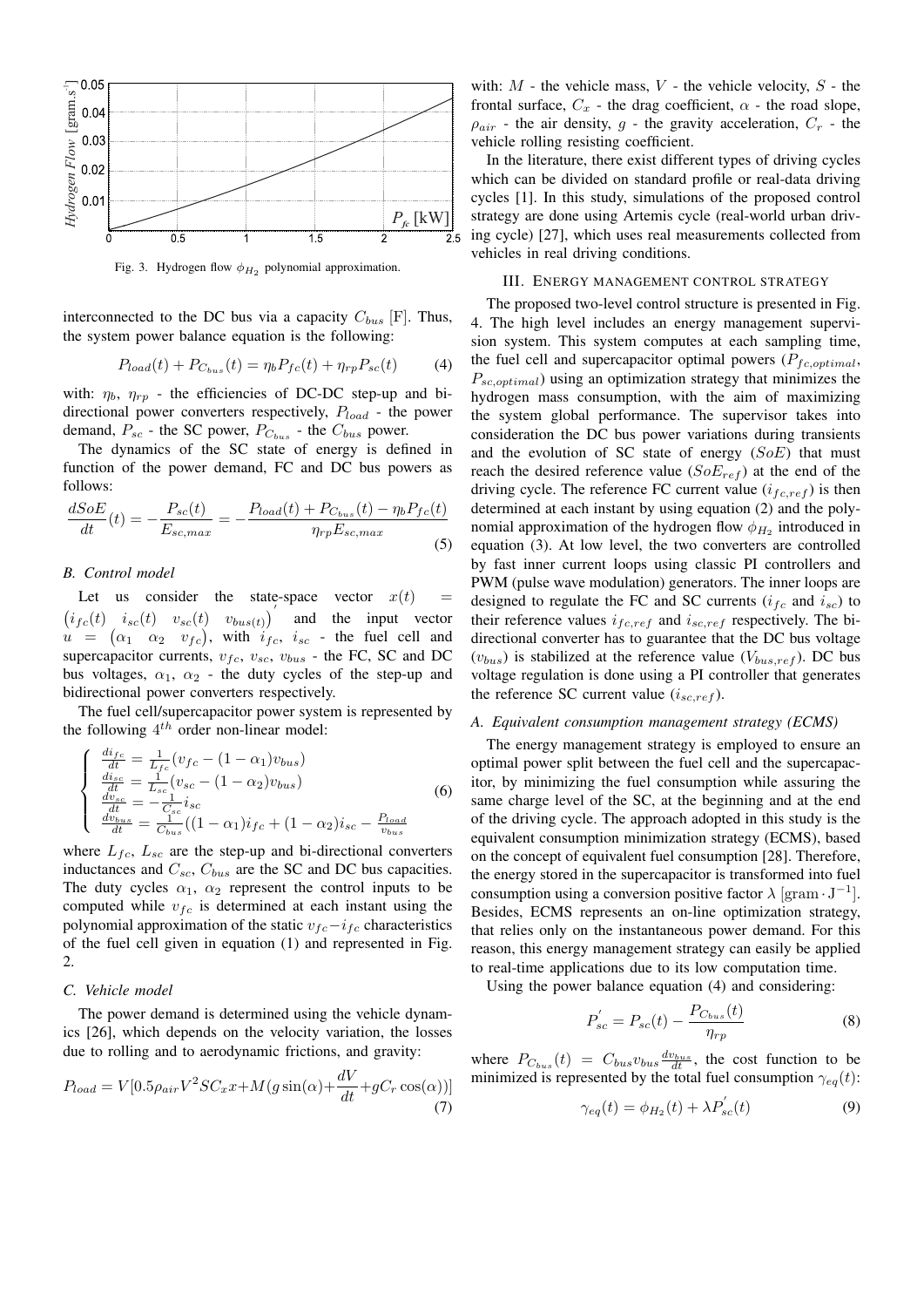

Fig. 4. Energy management control strategy.

By replacing the hydrogen flow expression (equation (3)) in the cost function equation (9), the following optimization problem must be solved in order to compute the instantaneous power  $P'_{sc}(t)$ :

$$
\min_{P'_{sc}(t)} \beta_2 P_{sc}'^2(t) + \beta_1 P_{sc}'(t) + \beta_0 + \lambda(k) P_{sc}'(t) \tag{10}
$$

with:  $\beta_2 = b_2 \frac{\eta_{rp}^2}{\eta_b^2}, \ \beta_1 = -\frac{\eta_{rp}}{\eta_b}$  $\frac{\eta_{rp}}{\eta_b}(2\frac{b_2}{\eta_b}P_{load}+b_1)$  and  $\beta_0=$  $\frac{b_2}{\eta_b^2} P_{load}^2 + \frac{b_1}{\eta_b} P_{load} + b_0.$ 

Once the solution of the optimization problem is found, the instantaneous optimal values  $P_{sc,optimal}(t)$  and  $P_{fc,optimal}(t)$ are determined using equations (8) and (4).

Then, the supervision system verifies *a posteriori* that the optimal power values respect the system physical limits. First of all, powers supplied by the fuel cell and the supercapacitor are bounded inside the intervals  $[P_{fc,min}, P_{fc,max}]$  and  $[P_{sc,min}, P_{sc,max}]$  respectively, where  $P_{fc,min}(\geq 0), P_{fc,max}$ ,  $P_{sc,min}$ ,  $P_{sc,max}$  are the minimum and maximum values of each power sources. Secondly, the scaled SC state of energy  $(SoE)$  is limited by its minimum and maximum values:

$$
SoE_{min} \le SoE(k) \le SoE_{max} \tag{11}
$$

The optimization problem (10) is solved using a conversion factor defined as a proportional controller  $\lambda(t)$  =  $s_0 + s_1(SoE_{ref} - SoE(t))$  [29], where  $s_0$  and  $s_1$  represent equivalence factors.  $s_0$  and  $s_1$  are chosen in order to guarantee the same SC state of energy at the beginning and at the end of the driving cycle  $(SoE(T_{cycle}) = SoE(T_0))$ . Their values influence the SC charge and discharge processes over the driving cycle and their tuning has to be adapted to driving conditions (road slope, acceleration and braking phases).

#### *B. Current loops*

Using the dynamic equations given in (6), the fuel cell and supercapacitor currents are:

$$
I_{fc}(s) = \frac{V_{bus(s)}}{L_{fc}s}\alpha_1 + \frac{V_{bus}(s) - V_{fc}(s)}{L_{fc}s}
$$
(12)

$$
I_{sc}(s) = \frac{V_{bus}(s)}{L_{sc}s} \alpha_2 + \frac{V_{bus}(s) - V_{sc}(s)}{L_{sc}s}
$$
(13)

To satisfy the imposed damping factors  $\xi_{i_{fc}}$ ,  $\xi_{i_{sc}}$  and the response time of each loop, two PI-controllers are designed with  $H_{PI_i} = k_i(1 + \frac{1}{\tau_i s})$ ,  $i = i_{fc}, i_{sc}$ . These controllers are used for FC and SC current regulation respectively [11].

Hence, the closed loops transfer functions are given as follows:

$$
H_{i_{fc}} = \frac{1 + \tau_{i_{fc}}s}{1 + 2\frac{\xi_{i_{fc}}}{\omega_{i_{fc}}s} + (\frac{1}{\omega_{i_{fc}}s})^2}
$$
(14)

$$
H_{i_{sc}} = \frac{1 + \tau_{i_{sc}}s}{1 + 2\frac{\xi_{i_{sc}}}{\omega_{i_{sc}}}s + (\frac{1}{\omega_{i_{sc}}}s)^2}
$$
(15)

with 
$$
\tau_{i_{fc}} = \frac{2\xi_{i_{fc}}}{\omega_{i_{fc}}}, k_{i_{fc}} = \tau_{i_{fc}} \frac{\omega_{i_{fc}}^2 L_{fc}}{V_{bus}}, \tau_{i_{sc}} = \frac{2\xi_{i_{sc}}}{\omega_{i_{sc}}}, k_{i_{sc}} = \tau_{i_{sc}} \frac{\omega_{i_{sc}}^2 L_{sc}}{V_{bus}}
$$
 and  $\omega_{i_{fc}}, \omega_{i_{sc}}$  are the desired natural frequencies for each loop.

### *C. Voltage loop*

Considering that the inner current loops are much faster than the voltage loop, the DC bus voltage regulation can be done using  $i_{sc,ref}$  as control signal. Therefore, it can be considered that the SC current has already reached its steady date value  $(i_{sc,ref})$ . By defining the virtual control variable  $I_{sc}^{*} = (1 \alpha_2$ ) $I_{sc,ref}$  [3], the DC bus voltage dynamics is expressed as:

$$
V_{bus}(s) = \frac{1}{C_{bus}s}((1 - \alpha_1)I_{fc}(s) + I_{sc}^*(s) - \frac{P_{load}}{V_{bus}})
$$
 (16)

A PI-controller,  $H_{PI,v_{bus}} = k_{v_{bus}} (1 + \frac{1}{\tau_{v_{bus}} s})$ , is designed to regulate  $V_{bus}$  to its reference value  $V_{bus,ref}$ . Then, the closed loop transfer function has the following form:

$$
H_{v_{bus}} = \frac{V_{bus}}{V_{bus,ref}} = \frac{1 + \tau_{v_{bus}}s}{1 + 2\frac{\xi_{v_{bus}}}{\omega_{v_{bus}}}s + (\frac{1}{\omega_{v_{bus}}s})^2}
$$
(17)

where  $\tau_{v_{bus}} = \frac{2\xi_{v_{bus}}}{\omega_{v}}$  $\frac{\omega_{\varepsilon_{v_{bus}}}}{\omega_{v_{bus}}},\ k_{v_{bus}}=C_{bus}\tau_{v_{bus}}\omega^2_{v_{bus}},\ \xi_{v_{bus}} \text{ is the}$ damping factor and  $\omega_{v_{bus}}$  represents the closed-loop natural frequency.

#### IV. SIMULATION RESULTS

The two-level control structure is applied to a FC/SC multisource system of an electric vehicle, and tested in simulation using the Artemis driving cycle shown in Fig 5. Vehicle parameters are shown in Table I, while the multi-source system and the DC bus parameters are given in Table II.

TABLE I VEHICLE PARAMETERS

| 1VI<br>$\circ$ | <b>TTT</b><br>ົ | υ<br>$\sim$<br>$a\imath r$<br><b>TTT</b><br>◡ | $\cup x$ | $\sim$ | ۰<br>ıс<br>u |
|----------------|-----------------|-----------------------------------------------|----------|--------|--------------|
| vv             |                 |                                               | ∪.⊃      | v.v    | ິ            |

The parameters of the PI controllers are tuned such that the current control loops are at least 10 times faster than the DC voltage control loop. Thus, for DC bus voltage regulation, the currents have already reached their steady state values. The following closed-loop time responses are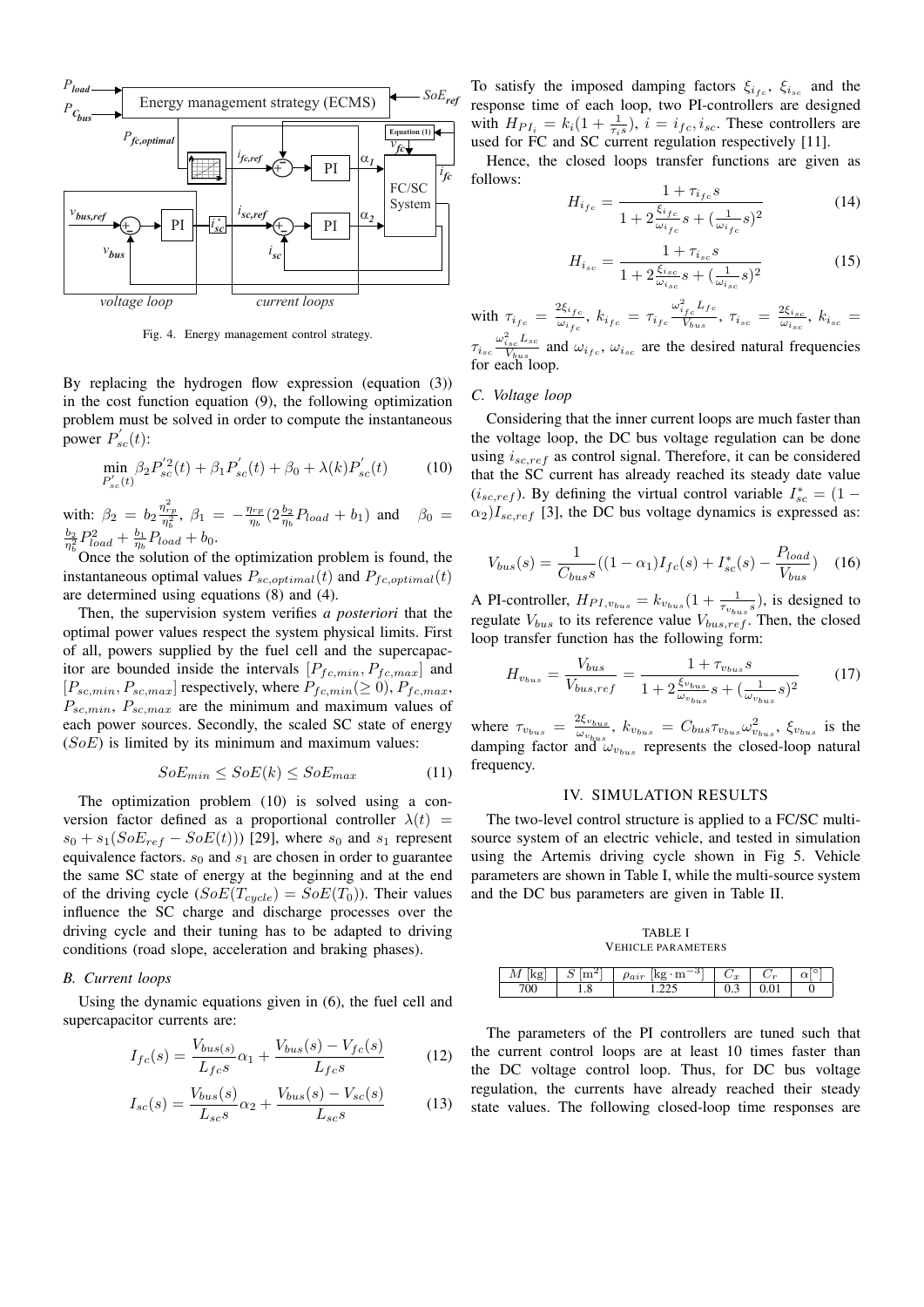

Fig. 5. Artemis driving cycle

TABLE II MULTI-SOURCE SYSTEM AND DC BUS PARAMETERS

| Multi-source system            | DC bus                |                                 |  |
|--------------------------------|-----------------------|---------------------------------|--|
| $L_{fc} = 2 \cdot 10^{-4}$ [H] | $\eta_b = 0.95$       | $C_{bus} = 1.2 \cdot 10^{-3}$ F |  |
| $L_{sc} = 1.10^{-4}$ [H]       | $\eta_{rr}=1$         | $v_{bus,ref} = 50$ [            |  |
| $C_{sc} = 130$ [F]             | $SoE_{max}=1$         |                                 |  |
| $P_{fc,max} = 3$ [kW]          | $SoE_{min}=0.2$       |                                 |  |
| $P_{fc,min} = 0$  kW           | $E_{sc,max} = 20$  kJ |                                 |  |

used:  $t_{res,i_{fc}} = t_{res,i_{sc}} = 0.5$  ms,  $t_{res,v_{bus}} = 10$  ms and the damping factors are chosen such that the control loops are critically damped ( $\xi_i = 0.7, i = i_{fc}, i_{sc}, v_{bus}$ ). Therefore, the PI-controllers parameters that ensure the previous specifications are:  $k_{i_{fc}} = 5.83 \cdot 10^{-2}$ ,  $k_{i_{sc}} = 2.92 \cdot 10^{-2}$ ,  $k_{v_{bus}} = 1.03 \cdot 10^{-4}, \tau_{i_{fc}} = 1.4 \cdot 10^{-4}, \tau_{i_{sc}} = 1.4 \cdot 10^{-4},$  $\tau_{v_{bus}} = 0.0025.$ 

ECMS algorithm is applied using a sampling time of 1 s. The equivalent factors  $s_0$  and  $s_1$  are chosen in order to guarantee that the SC state of energy  $(SoE)$  stays inside the interval  $[SoE_{min}, SoE_{max}]$  and that its values at the beginning and at the end of the cycle are equal. Fig. 6 illustrates the SoE evolution using  $s_0, s_1 \in [1.4, 1.7] \cdot 10^{-5}$ , values that have been tuned by multiple tests. A 2.5% error between the SoE initial and final values is observed. On the other hand, the fuel consumption over the driving cycle has been computed in two cases: for the considered FC/SC multi-source system and when only the fuel cell is connected to the DC bus, in order to show the supervision level contribution. The hydrogen mass consumption  $m_{H_2} = 14.1$  g has been obtained, showing a fuel economy of 21%, compared to the use of only one power source.

Tacking into account the fuel cell slow dynamics, it is important to evaluate the system performance on the beginning of the driving cycle. Fig. 7 and Fig. 8 show the FC and the SC current regulation responses over the time intervals  $t \in [20, 120]$  s. The reference current  $i_{fc,ref}$  is computed at each sampling step by the supervision system and  $i_{sc,ref}$  is determined by the DC voltage control loop. The simulation results show that the specified closed-loop response time is satisfied without steady state-error.

DC bus voltage evolution is illustrated in Fig. 9. The reference value of 50 V is maintained over the whole cycle, with voltage peaks during load variations. In Fig. 10, the power supplied by the FC/SC multi-source system is compared to the load power. The power demand is delivered in 20 ms with a maximum overshoot of 9%.



Fig. 6. Supercapacitor state of energy  $(SoE)$ 

![](_page_5_Figure_10.jpeg)

Fig. 7. Fuel cell current (solid line), fuel cell reference current (dash-dot line).

![](_page_5_Figure_12.jpeg)

Fig. 8. Supercapacitor current (solid line), supercapacitor reference current (dash-dot line).

#### V. CONCLUSIONS

A two-level control structure has been elaborated for electric vehicles, which assures the DC bus voltage regulation while optimizing the system global efficiency by minimizing the hydrogen mass consumption. The simulation results illustrate